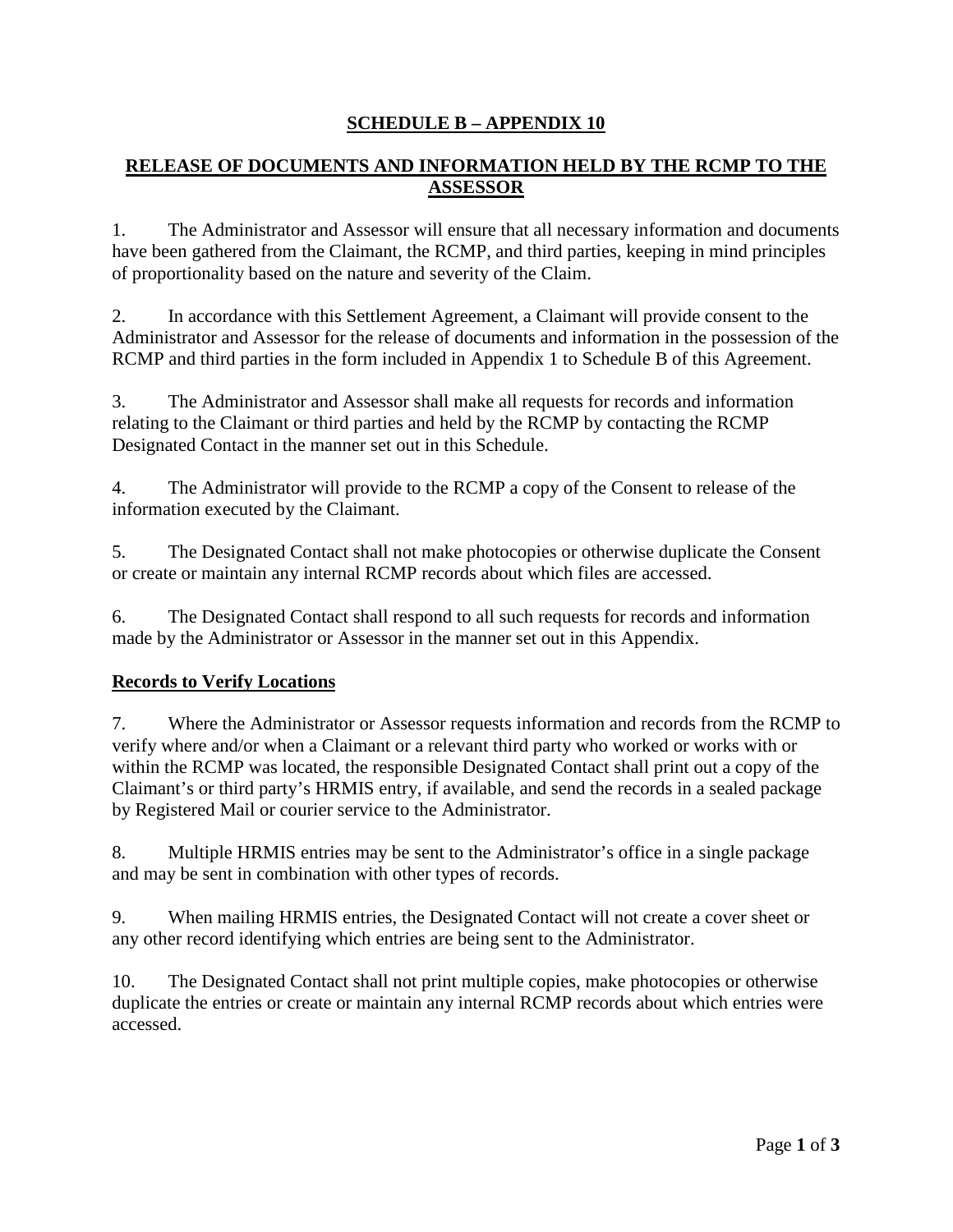# **Personnel File**

11. Personnel records within the RCMP may be maintained locally within Division Headquarters. There is no single, centralized data system from which such records and information can be retrieved. Records must be individually retrieved from RCMP Division Headquarters throughout Canada, or from Library and Archives Canada. For most Claimants, no personnel records will exist.

12. Where the Administrator or Assessor requests a personnel file, the assigned Designated Contact(s) shall contact the central records repository in the Division Headquarters, or archives, by telephone and ask for the file to be sent to the Designated Contact, identifying the subject individual by name and birthdate.

13. The Designated Contact shall make a photocopy of the personnel file and mail the records in a sealed package by Registered Mail or courier service in a sealed envelope marked CONFIDENTIAL-TO BE OPENED BY ADDRESSEE ONLY.

14. Multiple personnel files may be sent to the Administrator's office in a single package and may be sent in combination with other types of records.

15. When mailing personnel files, the Designated Contact will not create a cover sheet or any other record identifying which files are being sent to the Administrator.

16. Except for the photocopy to be sent to the Administrator, the Designated Contact shall not make photocopies or otherwise duplicate the files or create or maintain any internal RCMP records about which files are accessed.

17. The Designated Contact may review the file and redact unrelated personal information and any information protected by the *Canada Evidence Act*, R.S.C., 1985, c. C-5 ("*CEA*") or common law public interest privilege.

## **Harassment Complaints, Grievance Records, and Conduct Files**

18. RCMP records and information relating to harassment complaints, grievances, and conduct matters may be maintained locally within Division Headquarters. There is no single, centralized data system from which such records and information can be retrieved. Records must be individually retrieved from RCMP Divisions throughout Canada, or from Library and Archives Canada.

19. Where the Administrator or Assessor requests information and records related to a harassment complaint, grievance record, or conduct file, the assigned Designated Contact(s) shall contact the central records repository in the Division Headquarters, or the archives, in a confidential manner and ask for the file to be sent to the Designated Contact, identifying the subject individual by name and birthdate.

20. The Designated Contact shall not disclose the reason for requesting the records.